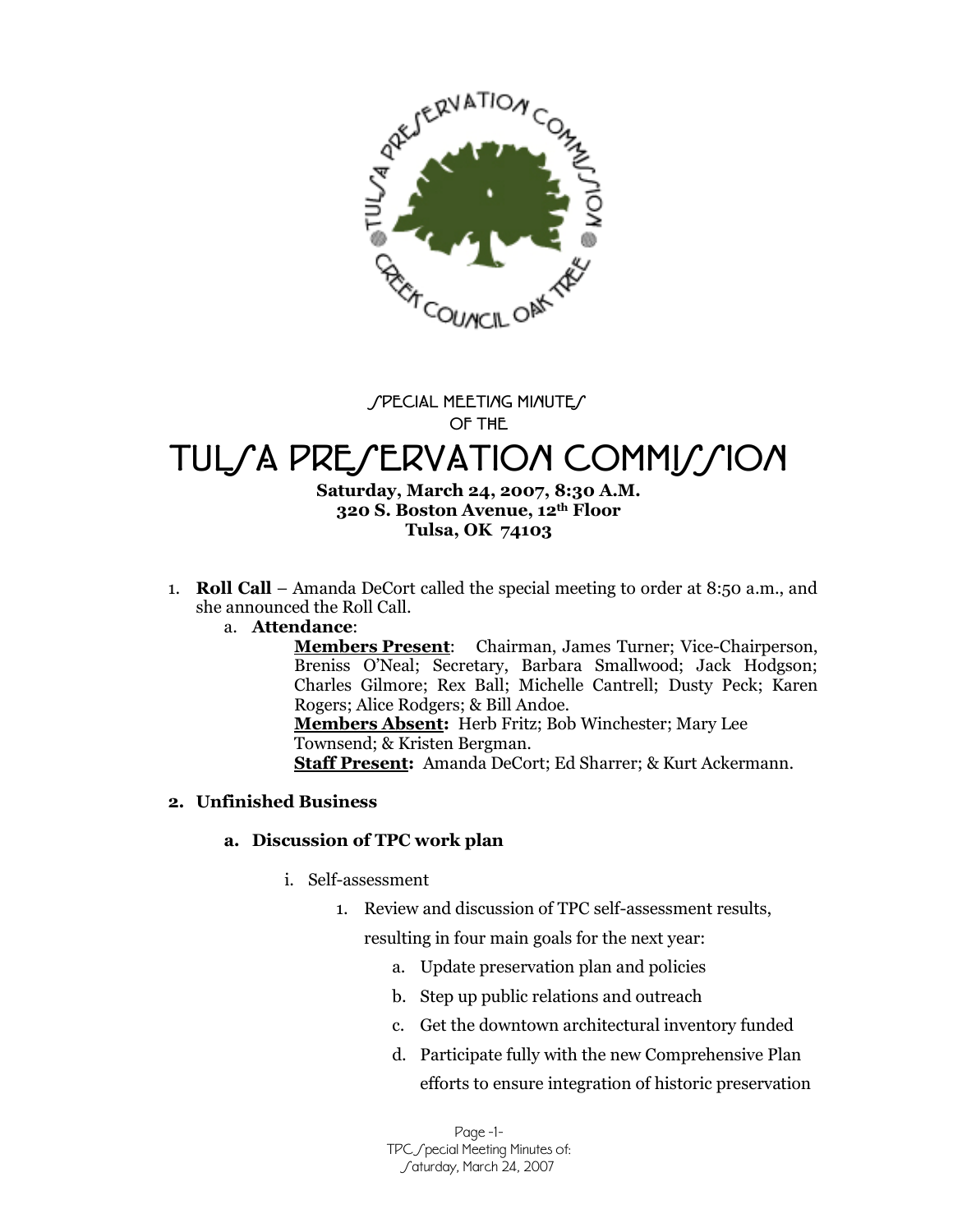- ii. Public Relations & Outreach
	- 1. Rex Ball, Chairman of the Outreach subcommittee, announced that the committee would hold a meeting on April  $12<sup>th</sup>$  at 10:00 AM – immediately prior to the TPC meeting.
- iii. Meeting with BOA
	- 1. The recent BOA appeal was discussed at length. It was decided that the TPC and the BOA should get together to discuss mutual issues, and that this should be done at least every other year because of turnover on the board and commission.
	- 2. Chairman Turner agreed to contact BOA Chairman Frazier Henke; Amanda DeCort agreed to contact BOA staff to arrange the meeting.
- iv. Press releases
	- 1. Coordinating press releases with the Mayor's Office was discussed. It was decided that press releases should go out for all significant TPC activities, including appointments/reappointments, surveys and nominations, etc.
- v. Speaker's Bureau
	- 1. The group discussed reaching out to the real estate community. Commissioner Hodgson announced that he is working with staff to develop an HP-oriented session for realtors that included continuing education credits. Amanda DeCort said that it might be a good idea to develop two canned presentations – one specifically for realtors dealing with HP zoning and historic districts; and one general presentation for other groups. Commissioners and volunteers could be trained to give the presentation.
	- 2. Other groups who might be of interest were discussed, resulting in a long list. Rex Ball suggested that liaisons from other organizations also be trained to give the presentation – such as David Breed at SW Tulsa Chamber. The need to reach out to younger students was also noted.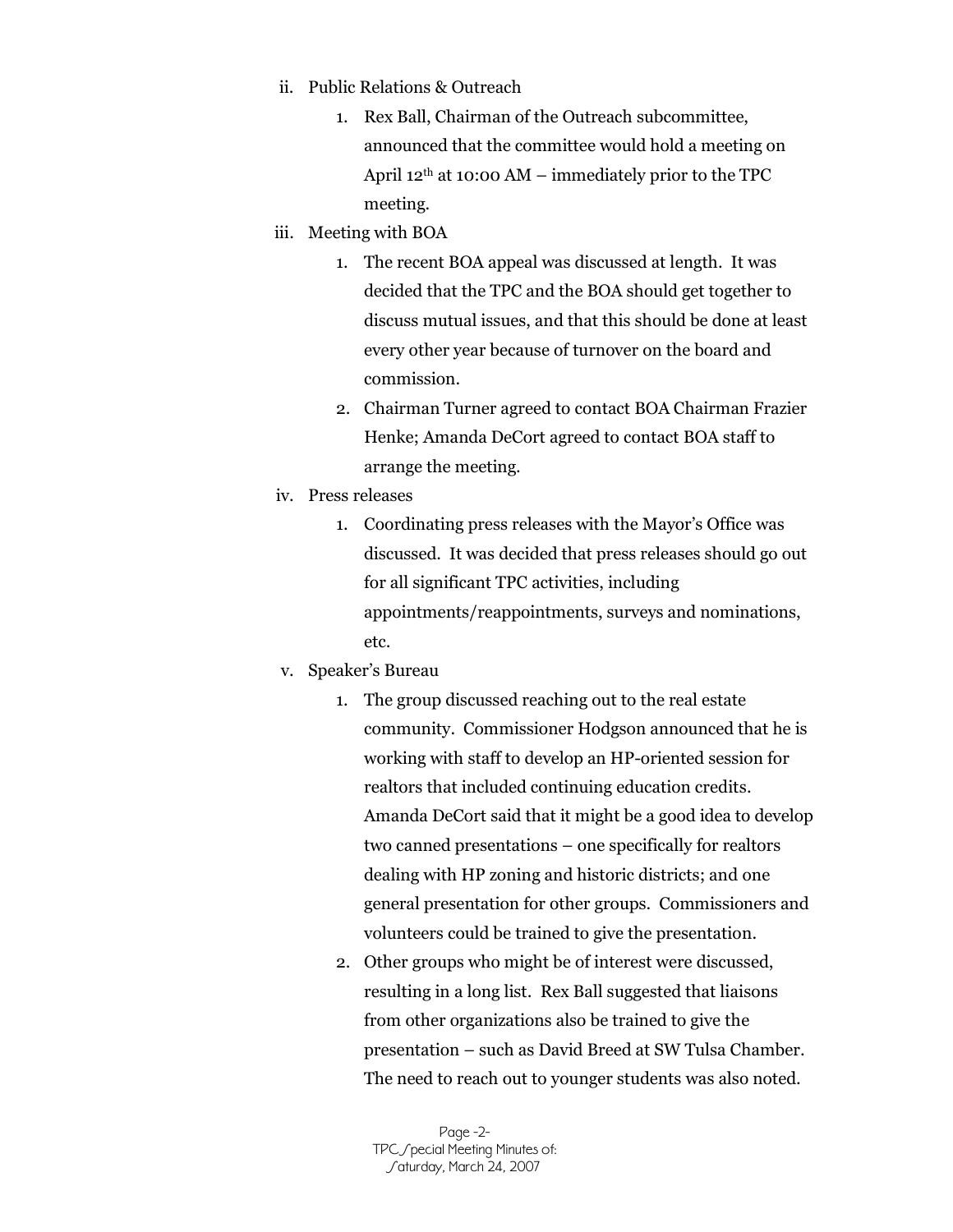Implementation will be discussed at the Outreach subcommittee meeting.

- vi. Awards
	- 1. The group discussed giving out the First Annual TPC Preservation Awards during Preservation Month (May).
	- 2. It was decided that staff would develop a simple one-page nomination form and distribute it to all interested groups as soon as possible. Winners would be chosen at the TPC meeting on May 10<sup>th</sup>, and officially announced at a ceremony during Preservation Month. Staff would ask the Mayor to sign the awards. Awards might include:
		- a. Best Residential Rehab
		- b. Back from the Brink Award
		- c. Most Sensitive Addition
		- d. Best Paint Job
		- e. Best Commercial Rehab
		- f. Most Creative Adaptive Reuse project
		- g. Best Mixed Use Project
		- h. Friend of Preservation Award
	- 3. Commissioner Smallwood suggested that a certificate of appreciation be given to everyone who goes through the COA process.
- vii. Preservation Month
	- 1. Ed Sharrer gave an overview of potential plans for the TPC to celebrate Preservation Month this year. TPC could host a party in conjunction with COHN, hold it at Centennial Park, and invite all of the historic preservation community, neighborhoods, and downtowners. Awards could be given at a short kick-off to the event. Commissioners agreed to the idea and staff agreed to begin event planning. Ed Sharrer stated he would contact the Coalition of Historic Neighborhoods leadership, and Amanda DeCort stated that she would coordinate with the Mayor's Office.
- viii. Planning efforts
	- 1. Amanda DeCort gave an overview of the new

Page -3- TPC / pecial Meeting Minutes of: Caturday, March 24, 2007 Comprehensive Plan process about to begin in the City of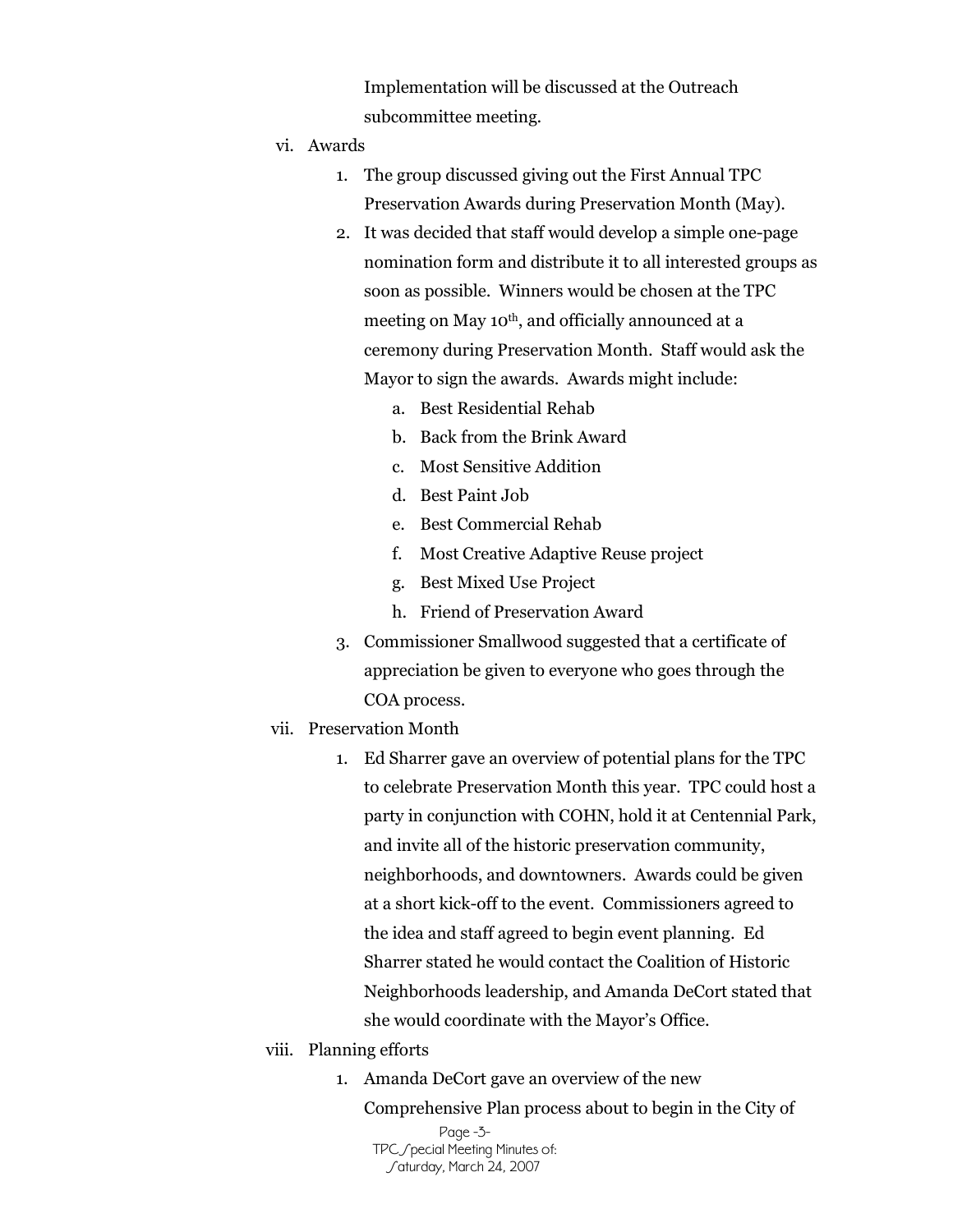Tulsa, and how that process would include the TPC. Ms. DeCort stressed that it is imperative for the Commissioners to participate and for historic neighborhood residents to stress the importance of an orientation towards historic preservation throughout the plan. A Commissioner stated that staff should be working toward that end. Ms. DeCort responded that the current process included public input and ABC input specifically because the planners want to know what the city's residents want; therefore the Commissioners themselves, as citizens, have a major responsibility to promote preservation's incorporation into the new Comprehensive Plan.

- 2. The group discussed the Nore Winter article on what the preservation element of a comprehensive plan should contain. Ed Sharrer explained the difference between the Preservation Plan and the Comprehensive Plan.
- 3. Amanda DeCort asked the group how they would like to see the Preservation Plan develop in relationship to the Comprehensive Plan. Potential timelines were discussed at length.
- 4. Amanda DeCort explained how the Preservation Plan might be funded. The Commission agreed that it was a priority, and expressed concern at getting the Plan done in a timely manner with the resources currently available. Commissioner Ball pointed out that the CLG budget would not stretch far enough to fund an entire plan. Ms. DeCort agreed to work on funding strategies and present them at the April TPC meeting.
- ix. Downtown Survey
	- 1. Funding of the Downtown Survey was discussed. It was noted that both Lee Anne Zeigler of Tulsa Foundation for Architecture and Marty Newman, local Trustee of the National Trust for Historic Preservation, have agreed to assist the TPC in finding funds. Staff agreed to develop a proposal, in order to approach local charitable foundations.
- x. National Register Individual Nominations

Page -4- TPC / pecial Meeting Minutes of: Caturday, March 24, 2007